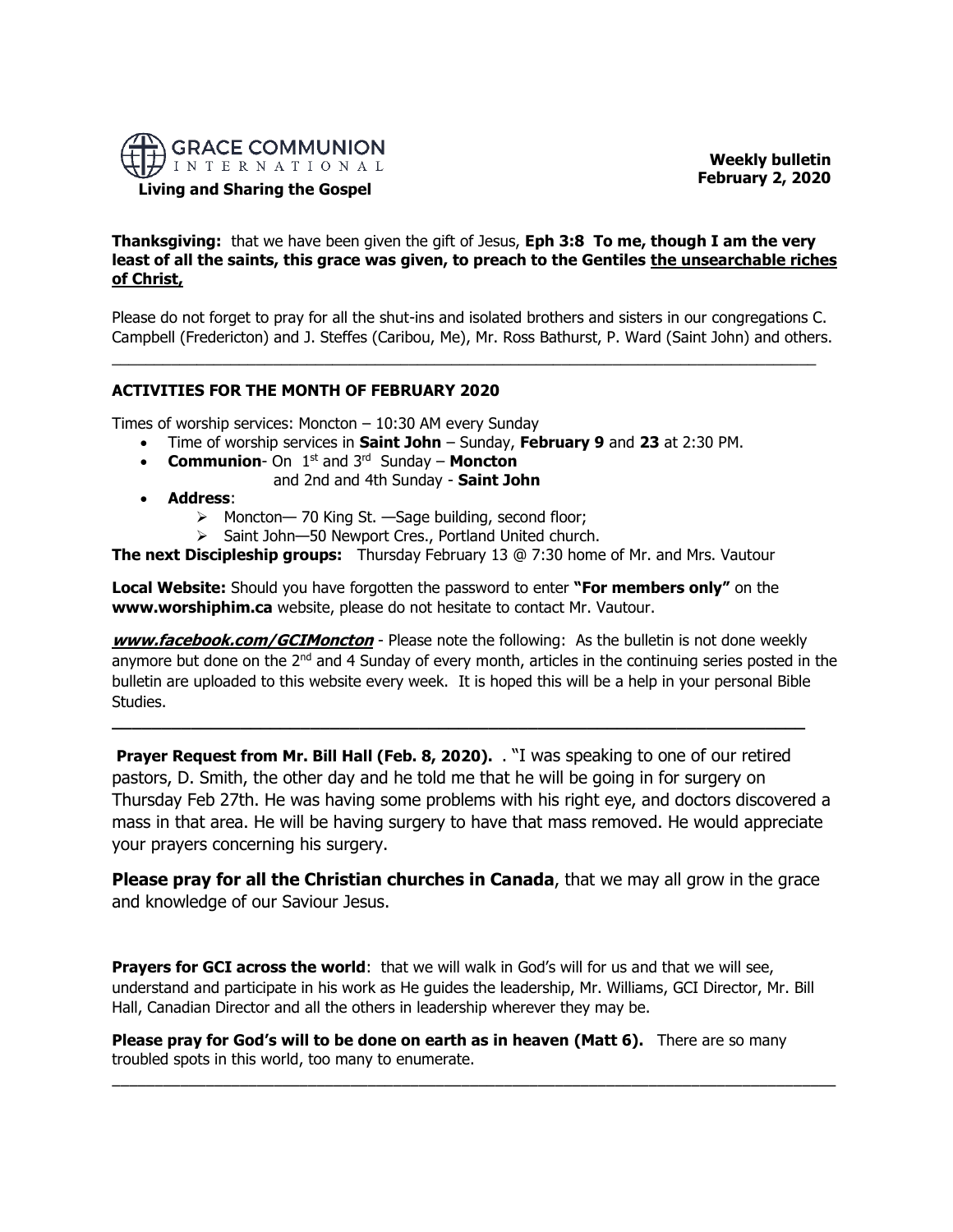# **GCI WEB STORE OPEN NOW (FROM** [https://update.gci.org/2020/02/gci-web-store-open-now/\)](https://update.gci.org/2020/02/gci-web-store-open-now/) **GCI GEAR IS HERE!**

AS PART OF OUR DENOMINATIONAL CELEBRATION, WE ARE EXCITED TO ANNOUNCE GCI CLOTHING AND ACCESSORIES FOR YOU! REPRESENT OUR FELLOWSHIP AND REFLECT YOUR PERSONAL STYLE. SHOP NOW BY CLICKING ON THE IMAGE BELOW .



FOR ALL CUSTOMER SERVICE REQUESTS FOR YOUR PURCHASES PLEASE CONTACT: 1.888. 934.6909 OR EMAIL US AT [CUSTOMERSERVICE@SMARTPRESS.COM](mailto:customerservice@smartpress.com)

# \_\_\_\_\_\_\_\_\_\_\_\_\_\_\_\_\_\_\_\_\_\_\_\_\_\_\_\_\_\_\_\_\_\_\_\_\_\_\_\_\_\_\_\_\_\_\_\_\_\_\_\_\_\_\_\_\_\_\_\_\_\_\_\_\_\_\_\_\_\_\_\_\_\_\_\_\_\_ **THE MESSAGE OF JESUS: TAKE THE LEAP**

**(from** [https://www.gci.org/articles/take-the-leap/\)](https://www.gci.org/articles/take-the-leap/)

Jesus once told a story about two kinds of people who went to the temple to pray. One of them was a Pharisee, and the other was a tax collector (**[Luke 18:9-14](https://biblia.com/bible/niv/Luke%2018.9-14)**). Now, these days, 2,000 years after Jesus told the story, we might be tempted to nod knowingly and say, "Yes, of course, the Pharisees were the self-righteous hypocrites, right?" Well, maybe, but let's put that assessment aside for the moment and consider what Jesus' listeners would have been thinking.

First, Pharisees were not thought of as hypocritical bad guys, as we 2,000 -years-downthe-road-Christians tend to think of them. Pharisees were, as a matter of fact, the devoted, careful, faithful religious minority of the Jews who were standing heartily in the breach against the growing tide of liberalism, compromise and syncretism with the Roman world with its pagan Greek culture. They called the people back to the law and committed themselves to faithfulness in obedience.

When the Pharisee in the story prayed, "God, I thank you that I am not like other people," he was not just whistling Dixie. It was true. His respect for the law was impeccable, and he and the Pharisee minority devoted themselves to keeping it in a world wh ere its importance had become seriously eroded. He was not like other men, and he was not even taking the credit for that—he was thanking God that it was so.

Tax collectors, on the other hand, were notorious crooks—Jews who worked for the Roman occupation forces collecting tax revenues from their own people, and worse, men of few scruples who routinely inflated the bills for their own profit (compare **[Matthew 5:46](https://biblia.com/bible/niv/Matt%205.46)**). Those listening to Jesus' story would have instantly pegged the Pharisee as a man of God—the white hat—and the tax collector as the archetypal wicked man—the black hat.

But Jesus, as usual, was making an entirely unexpected point: God isn't helped or hampered by who you are or what you've been up to; he forgives everybody, even the worst sinners. All we have to do is trust him. And equally as shocking, people who think they are more righteous than others (even with ample physical evidence of it) are still in their sins, not because God hasn't forgiven them, but because they won't receive what they don't believe they need.

## **Good news for sinners**

The gospel is for sinners, not for righteous people. Righteous people just don't get into the gospel as it really is, because they have the notion that they don't need that kind of gospel. To righteous people, the gospel is the good news that God is on their side. They feel confident in God because they know they are behaving in a godlier manner than the overt sinners in the world around them. They give a good deal of attention to the terribleness of the sins of others, and they are glad that they are close to God and not living like the adulterers, murderers and thieves who they see on the streets and in the news. To righteous people, the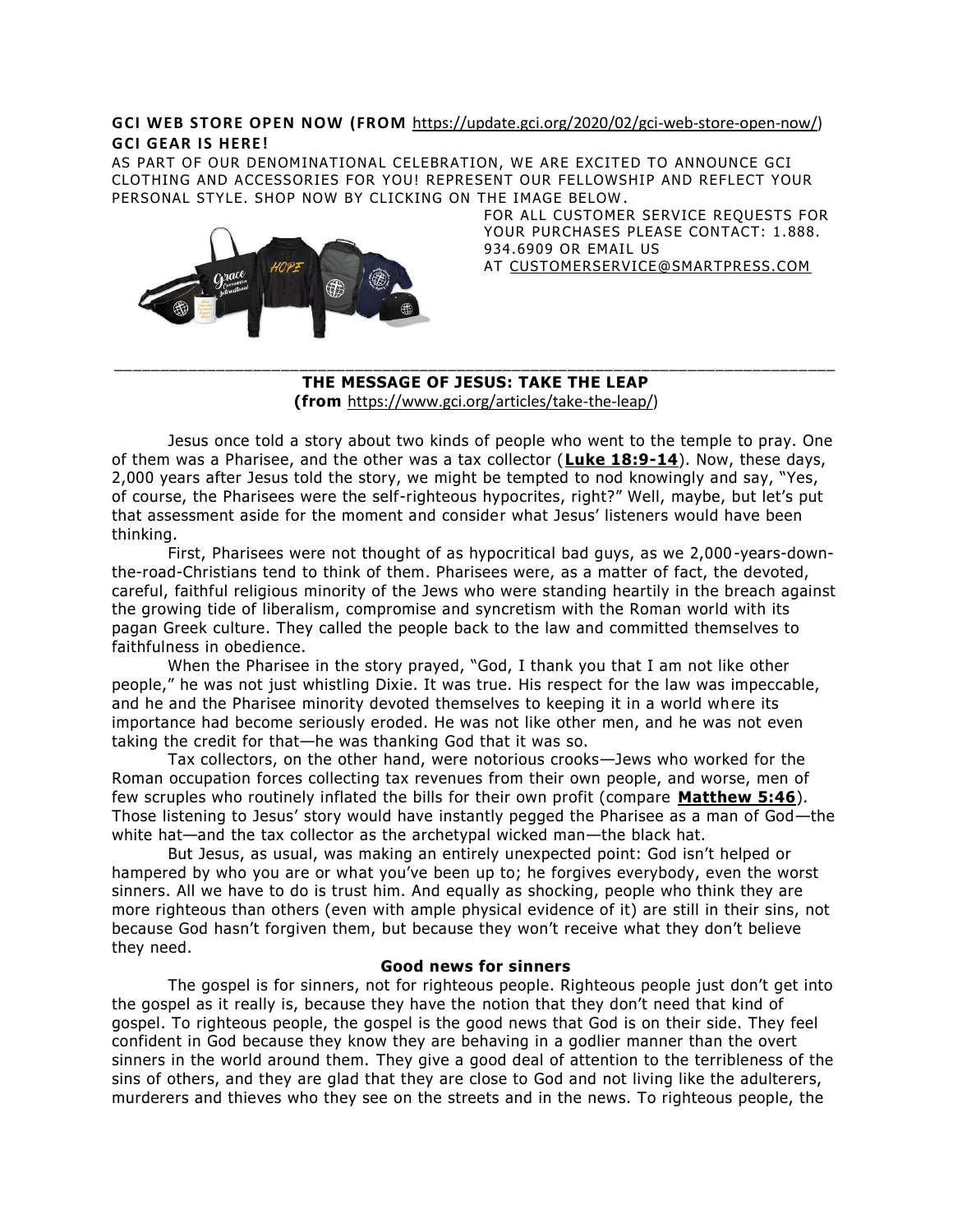gospel is a trumpet of condemnation toward the sinners of the world, a warning message that sinners should stop sinning and begin living like they, the righteous people, do.

But that is not the gospel. The gospel is good news for sinners . It declares that God has already forgiven their sins and given them a new life in Jesus Christ. It's a message that causes sinners who are sick of sin's cruel tyranny over them to sit up and take notice. It means that God, the God of righteousness, who they thought was against them (since he has every reason to be), is really for them and in fact loves them. It means that God is not holding their sins against them, but has already in Jesus Christ paid for their sins and broken sin's death grip on them. It means they don't have to live another day in fear, doubt or guilt. It means they can trust God to be for them in Jesus Christ everything he says he is—forgiver, redeemer, savior, advocate, provider, friend.

#### **No mere religion**

Jesus Christ is not just another religious figure. He is not a cow-eyed weakling with a nice, but in the end unrealistic, idea about the power of human kindheartedness. Nor is he just another great moral teacher who stirred human hearts to rise to a higher level of social responsibility.

No, when we talk about Jesus Christ we are talking about the eternal source of all things (**[Hebrews 1:2-3](https://biblia.com/bible/niv/Heb%201.2-3)**), and more than that, he is also the redeemer, the purifier, the fixer of all things, who by dying and rising reconciled the whole out-of-kilter universe to God (**[Colossians 1:20\)](https://biblia.com/bible/niv/Col%201.20)**. Jesus Christ is the one who made everything that is, who keeps it all in existence every moment, and who takes all its sin on himself to completely redeem it including you and me. He came to us as one of us to make us into what he created us to be. Jesus is not just another religious figure, and the gospel is not just another religion. The gospel is not a new and improved set of rules, formulas and guidelines to get us in good with an otherwise bilious, ill-tempered Supreme Being; it is the end of religion. Religion is bad news; it tells us that the gods (or God) are hopping mad and if we do this, that and the other thing just right, then they (or he) will change their minds and smile on us. But the gospel is not religion: it is God's own good news to humanity. It declares all sin forgiven and every man, woman and child God's friend. It is a golden invitation on a silver platter to anybody and everybody who has sense enough to believe it and accept it (**[1 John 2:2](https://biblia.com/bible/niv/1%20John%202.2)**).

"But there's no such thing as a free lunch," you say. Well, actually, there is, and this is it. It's not only a free lunch, it's a free banquet, and it lasts forever. You don't need anything to get in but trust in the One who is throwing the party.

## **God hates sin—not us**

God hates sin for one reason only—because it destroys us and everything around us. You see, God is not out to destroy us because we're sinners; he's out to save us from the sin that destroys us. And the good news is—he's done it. He did it in Jesus Christ. Sin is evil because it cuts us off from God. It makes us afraid of him. It keeps us from seeing reality as it really is. It saps our joy, scrambles our priorities and turns what ought to be serenity, peace and satisfaction into chaos, anxiety and fear. It makes us despair of life, and never more thoroughly than when we actually achieve and possess everything we think we want and need.

God hates sin because it destroys us—but he doesn't hate us. He loves us. That's why he has done something about sin. And what God has done about sin is forgive it —he has taken away the sins of the world [\(John 1:29\)](https://biblia.com/bible/niv/John%201.29)—and he has done it through Jesus Christ (1 Timothy **[2:6](https://biblia.com/bible/niv/1%20Tim%202.6)**).

The fact that we are sinners doesn't mean God turns up his nose at us, contrary to what you may have heard; it means that as sinners, we don't want to be around him. Yet without him, we are nothing—our very being, all that we are, depends on him. The treacherous blade of sin cuts both ways: On one side, it compels us out of fear or mistrust or both to turn our backs on God and his love for us, and on the other side it leaves us starving for that very love. (Parents of teens understand this very well.)

### **Sin removed in Christ**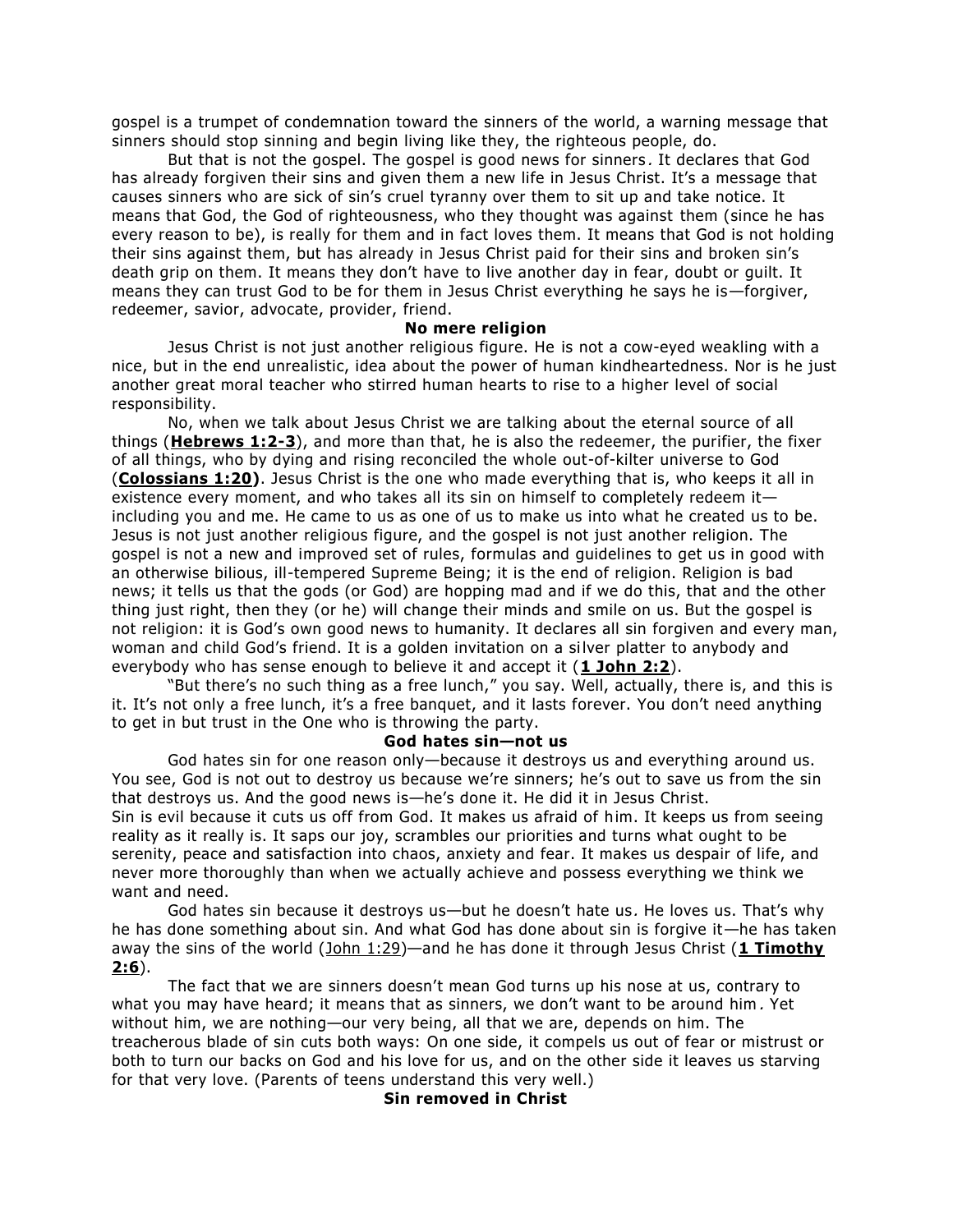Maybe during your childhood you got the idea from the grownups around you that God is a sort of stern judge, holding your every action in the balances, ready to blast you with a curse if you blow it, or to let you into heaven if you measure up. But the gospel gives us the good news that God is not a stern judge at all; he is Jesus Christ. Jesus Christ, the Bible tells us, is the perfect representation to us humans of exactly what God is like (**[Hebrews 1:3](https://biblia.com/bible/niv/Heb%201.3)**). In other words, when God stoops low to come to us as one of us to show us exactly what he is like—how he thinks, how he acts, who he hangs out with and why—he is Jesus Christ. Yes, God made Jesus judge of the whole world, but he is anything but a stern judge . He forgives sinners; he doesn't condemn them (**[John 3:17](https://biblia.com/bible/niv/John%203.17)**). Sinners get condemned only if they refuse to come to him for forgiveness (v. 18). This is a judge who pays everybody's penalties out of his own pocket (**[1 John 2:1-2](https://biblia.com/bible/niv/1%20John%202.1-2)**), declares all charges dropped against everybody forever (**[Colossians 1:19-20](https://biblia.com/bible/niv/Col%201.19-20)**) and then invites the whole world to the greatest celebration in history. We can sit on our duffs and debate all we want about who will or who won't believe him and accept his mercy and come to his party, or we can leave all that to him (he can handle it), jump to our feet and scramble on down to the party ourselves, spreading the good word to and praying for whoever crosses our paths along the way.

#### **Righteousness from God**

The gospel, the good news, tells us: You already belong to Christ—receive it. Enjoy it. Trust him with your life. Enjoy his peace. Open your eyes to the beauty, the love, the peace, the joy in the world that can be seen only by those who are at rest in Christ's love. In Christ, we are free to face and admit our sinfulness. Because we trust him, we are not afraid to confess our sins and unload them on his shoulders. He is on our side.

"Come to me," Jesus said, "all you who are weary and burdened, and I will give you rest. Take my yoke upon you and learn from me, for I am gentle and humble in heart, and you will find rest for your souls. For my yoke is easy and my burden is light" (**[Matthew 11:28-30](https://biblia.com/bible/niv/Matt%2011.28-30)**). When we rest in Christ, we get out of the business of measuring righteousness; now we can be completely honest and uninhibited in freely confessing to him our sins. In Jesus' parable of the Pharisee and the tax collector (**[Luke 18:9-14](https://biblia.com/bible/niv/Luke%2018.9-14)**), it was the sinning tax collector, who freely admitted his sinfulness and wanted God's mercy, who was made righteous. The Pharisee, who was devoted to righteous living and kept track of his holy successes, had no clear view of his sinfulness and his correspondingly acute need for forgiveness and mercy, so he would not reach out and receive the righteousness that comes only from God (**[Romans](https://biblia.com/bible/niv/Rom%201.17)** 

**[1:17;](https://biblia.com/bible/niv/Rom%201.17) [3:21;](https://biblia.com/bible/niv/Romans%203.21) [Philippians 3:9](https://biblia.com/bible/niv/Phil%203.9)**). His very success in "holy living" became the blinding fog that prevented him from seeing how badly he needed God's mercy.

## **Honest assessment**

Christ meets us with grace in the very midst of our deepest sinfulness and ungodliness (**[Romans 5:6,](https://biblia.com/bible/niv/Rom%205.6) [8](https://biblia.com/bible/niv/Romans%205.8)**). It is precisely there, in our blackest unrighteousness, that he, the Sun of righteousness, arises for us with healing in his wings (**[Malachi 4:2](https://biblia.com/bible/niv/Mal%204.2)**). Only when we can see ourselves as we really are in our real need, as did that extortionist tax collector in the parable, only when our daily prayer can be, "God, have mercy on me, the sinner," are we able to allow ourselves to rest peacefully in the warmth of his healing embrace.

We don't have anything to prove to God. He knows us better than we know ourselves. He knows our sinfulness and he knows our need for mercy. He has already done for us everything that needed to be done to secure our everlasting friendship with him. We can rest in his love. We can trust in his word of forgiveness. We don't have to measure up; we only have to believe him and trust him. God wants us to be his friends, not his electronic toys or his tin soldiers. He is looking for love, not cowering or preprogrammed servitude.

#### **Faith, not works**

Good relationships are based on trust, faithful commitment, allegiance, and above all, love. They are not based on mere obedience (**[Romans 3:28;](https://biblia.com/bible/niv/Rom%203.28) [4:1-8](https://biblia.com/bible/niv/Romans%204.1-8)**). Obedience has its place, but it is, we ought to understand, a side effect of the relationship, not the cause of it. If you allow obedience to be the ground of your relationship with God, you will sink either into sticky